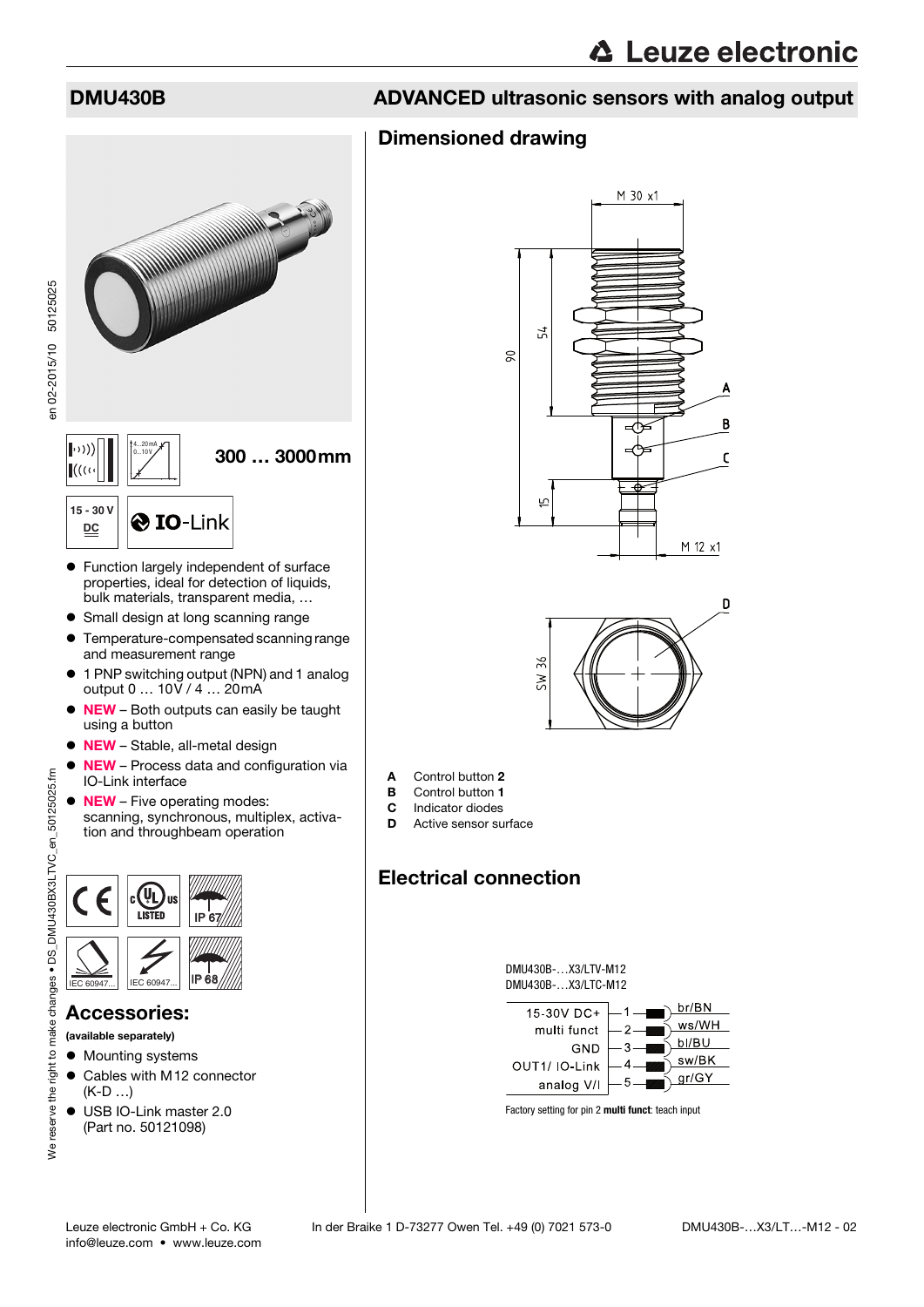# **△ Leuze electronic**

Diagrams DMU430B-3000…-M12

### DMU430B

## **Specifications**

### Ultrasonic specifications DMU430B-3000.X3/...

Scanning range 1) Adjustment range 300 … 3<br>
Ultrasonic frequency 300 mm Ultrasonic frequency 120<br>
Typ opening angle Typ. opening angle <sup>1</sup> the state of the 15°<br>Resolution 1 nm ry: commission is a contracted to the present of the precision of the precision of the precision of the precision of the precision of the precision of the precision of the precision of the precision of the precision of the Direction of beam<br>
Direction of beam<br>
Accuracy (analog output)<br>  $\pm 0.5\%$  of end value <sup>1)</sup> Switching hysteresis (OUT1) 25mm<br>Temperature drift  $+1.5\%$ 

# **Sensor operating modes**<br>IO-Link<br>SIO

### Timing

Switching frequency 4Hz<br>Response time 125ms Response time 125ms<br>Delay before start-up delay < 300ms Delay before start-up

### Electrical data Operating voltage  $U_B$  3)

Residual ripple  $\pm 10\%$  of U<sub>B</sub> Open-circuit current<br>Switching output<br>Function (PNP)

Switching range adjustment<br>Changeover NO/NC<br>Analog output ...X3/LTV

# **Indicators**<br>Yellow LED

# **Mechanical data**<br>Housing

Weight<br>Ultrasonic transducer<br>Ultrasonic transducer<br>
Ultrasonic transducer<br>
Ultrasonic transducer Ultrasonic transducer<br>Connection type Fitting position

### Environmental data

Protective circuit 5) VDE safety class<br>
Degree of protection<br>
Degree of protection<br>
IP 67 and IP 68 Degree of protection<br>
Standards applied<br>
EN 60947-5-2 Standards applied<br>Certifications

1) At  $20^{\circ}$ C<br>2) Target:

2) Target: 100mm x 100mm plate<br>3) For UL applications: for use in d

- 3) For UL applications: for use in class 2 circuits according to NEC only
- 4) The ceramic material of the ultrasonic transducer contains lead zirconium titanate (PZT)
- 5) 1=short-circuit and overload protection, 2=polarity reversal protection, 3=wire break and inductive protection<br>6) These proximity switches shall be used with UL Listed Cable assemblies rated 30V, 0.5A min, 6) These proximity switches shall be used with UL Listed Cable assemblies rated 30V, 0.5A min, in the field installation, or equivalent (categories: CYJV/CYJV7 or PVVA/PVVA7);
- Use tool for buttons 7) Ambient temperature 85°C. Use same voltage supply for all circuits.



Yellow LED OUT1: object detected Yellow LED, flashing teach-in / teaching error for 1-point teach / cable short circuit Green LED<br>Green LED flashing and the scanning range<br>IO-Link communication Green LED flashing **IO-Link communication**<br>
Yellow and green LEDs flash **ICO-Link** teach-in/teaching error teach-in/teaching error for window-teach

> all metal - brass, nickel-plated<br>110g M12 connector, 5-pin<br>any

Ambient temp. (operation/storage) -25°C ... +70°C/-30°C ... +85°C  $1, 2, 3$  $UL$  508, C22.2 No.14-13 3) 6) 7)



## Remarks

### **Operate in accordance with intended use!**

- $\ddot{\phi}$  This product is not a safety sensor and is not intended as personnel
- protection. The product may only be put into operation by competent persons.
- $\ddot{\phi}$  Only use the product in accor-
- dance with the intended use.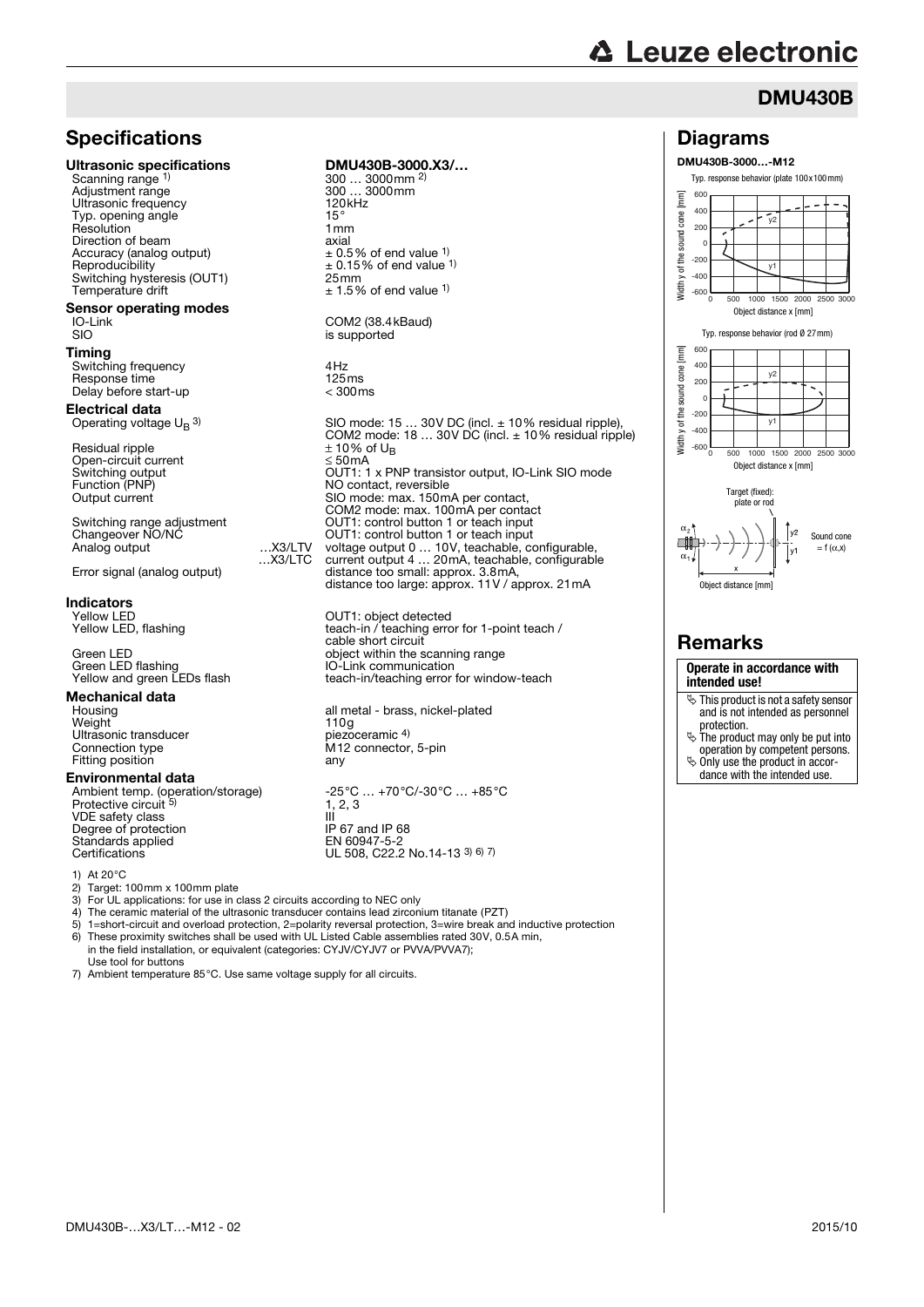### Part number code

## **DMU 4 3 0 B - 3 0 0 0 . X 3 / L T V - M1 2**

| <b>Operating principle</b>                                 |                                                                    |  |  |  |
|------------------------------------------------------------|--------------------------------------------------------------------|--|--|--|
| <b>HTU</b>                                                 | Ultrasonic sensor, scanning principle, with background suppression |  |  |  |
| <b>DMU</b>                                                 | Ultrasonic sensor, distance measurement                            |  |  |  |
| <b>Series</b>                                              |                                                                    |  |  |  |
| 430B                                                       | 430B Series, cylindrical M30 construction                          |  |  |  |
|                                                            | Scanning range in mm                                               |  |  |  |
| 3000                                                       | 3003000                                                            |  |  |  |
|                                                            | <b>Equipment (optional)</b>                                        |  |  |  |
| X                                                          | "Advanced" design                                                  |  |  |  |
| 3                                                          | Teach button on the sensor                                         |  |  |  |
|                                                            | Pin assignment of connector pin 4 / black cable wire (OUT1)        |  |  |  |
| 4                                                          | PNP output, NO contact preset                                      |  |  |  |
| P                                                          | PNP output, NC contact preset                                      |  |  |  |
|                                                            | IO-Link communication or push-pull (SIO)                           |  |  |  |
|                                                            | Pin assignment of connector pin 2 / white cable wire (Teach-IN)    |  |  |  |
| T                                                          | Teach input                                                        |  |  |  |
| Pin assignment of connector pin 5 / gray cable wire (OUT2) |                                                                    |  |  |  |
| 4                                                          | PNP output, NO contact preset                                      |  |  |  |
| P                                                          | PNP output, NC contact preset                                      |  |  |  |
| V                                                          | Analog voltage output 0  10V                                       |  |  |  |
| C                                                          | Analog current output 4  20mA                                      |  |  |  |
| X                                                          | Connection not assigned (n. c.- not connected)                     |  |  |  |
|                                                            | <b>Connection technology</b>                                       |  |  |  |
| M <sub>12</sub>                                            | M12 connector, 5-pin                                               |  |  |  |

## Order guide

The sensors listed here are preferred types; current information at www.leuze.com.

|                                | <b>Designation</b>      | Part no. |
|--------------------------------|-------------------------|----------|
| Scanning range / Analog output |                         |          |
| $3003000$ mm $/010V$           | DMU430B-3000.X3/LTV-M12 | 50124266 |
| $3003000$ mm $/420$ mA         | DMU430B-3000.X3/LTC-M12 | 50124265 |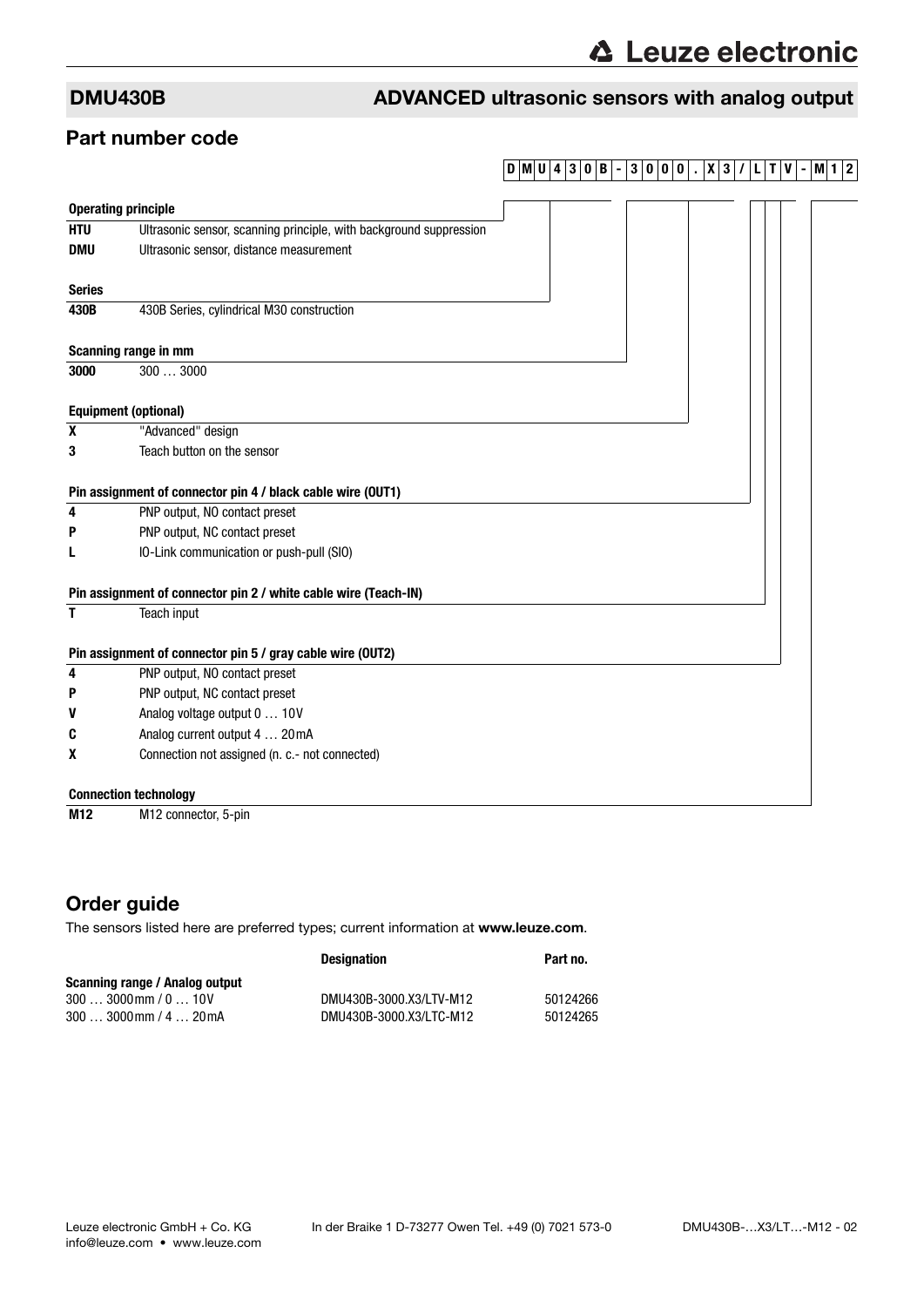# **∆ Leuze electronic**

# DMU430B

# Device functions and indicators – switching output

The sensor has two buttons for adjusting switching output OUT1 and analog output OUT2. Alternatively, all adjustments can also be made via IO-Link. The multi funct teach input can be used to perform the 1-point teach and the changeover of the switching function (NO contact/NC contact).

### Switching output OUT1



The switching behavior is not defined in the dead zone.

### Switching behavior with 2-point window-teach as a function of the switching function

| <b>Switching function</b><br>configured as | <b>First taught object</b><br>distance | Second taught object<br>distance | <b>Output switching behavior</b> |
|--------------------------------------------|----------------------------------------|----------------------------------|----------------------------------|
| Make-contact (NO)                          | Far                                    | Close                            | 灬                                |
| Break-contact (NC)                         | Close                                  | Far                              |                                  |



Notice!

In measurement operation, the yellow and green LED only indicate the behavior of output OUT1. The behavior of output OUT2 is not indicated.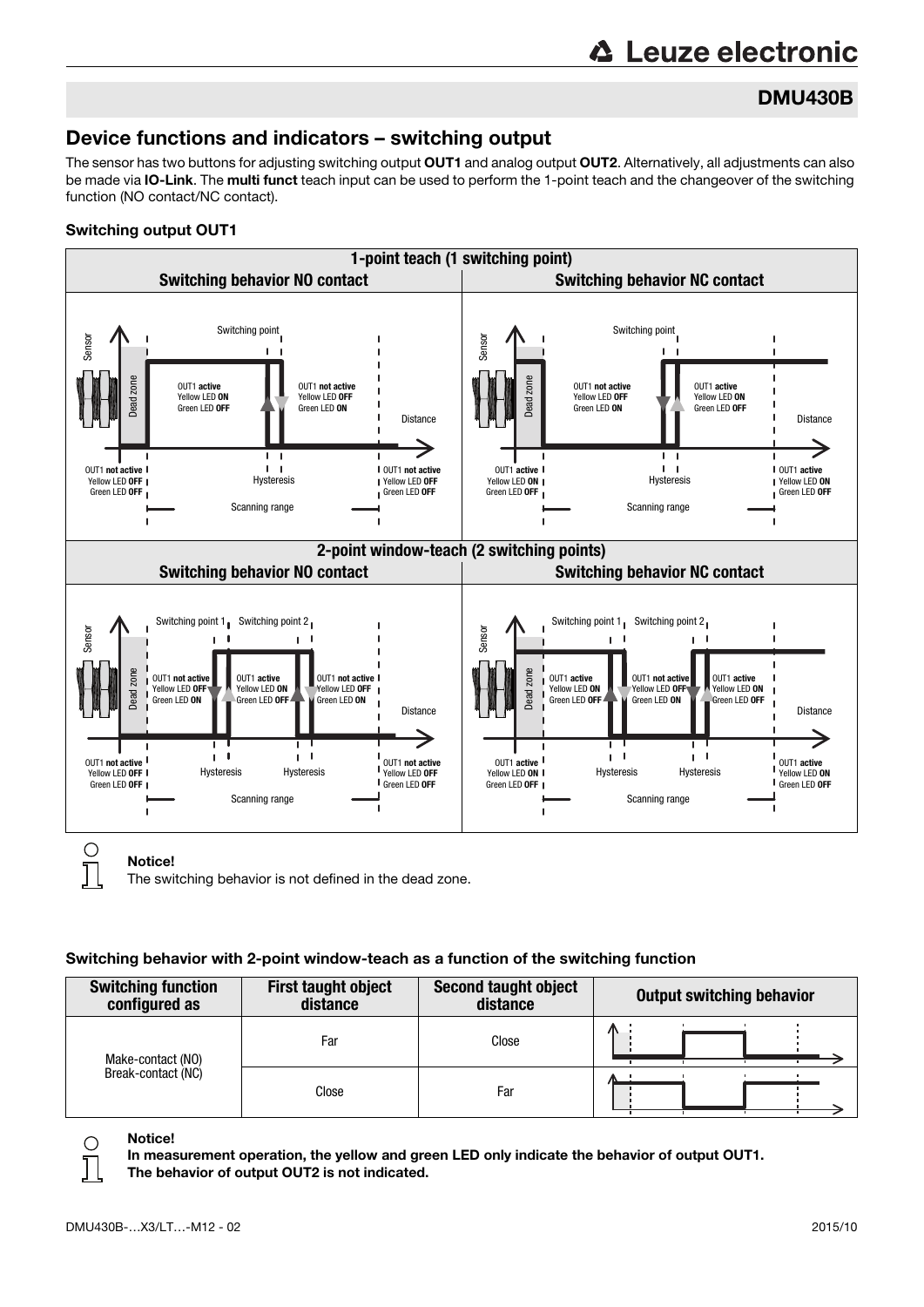### Adjustment of the switching points (Teach) using the control buttons

The switching point of the sensor is set to 3000mm (static 1-point teach) on delivery.

By means of a simple operating procedure, the switching point for output OUT1 can be individually taught to an arbitrary distance within the scanning range with 1-point teach (static) or 2-point window-teach (static).

Moreover, the output function can be switched from NO contact (NO - normally open) to NC contact (NC - normally closed). For the adjustment, control button 1 is permanently assigned to output OUT1 (see dimensioned drawing).

| 1-point teach (static)                                                                            | 2-point window-teach (static) $1$ )                                                                        |
|---------------------------------------------------------------------------------------------------|------------------------------------------------------------------------------------------------------------|
| <b>1. Place</b> object at desired switching distance.                                             | 1. First, place object at desired switching distance for switching point 1.                                |
| 2. To adjust output OUT1, press button 1 for 2  7s until the yellow LED                           | 2. To adjust output OUT1, press button 1 for 7  12s until the yellow and                                   |
| flashes at 3Hz.                                                                                   | green LED flash alternately at 3Hz.                                                                        |
| 3. Release the button at the end of the teach event.                                              | <b>3. Release button.</b> The sensor remains in teach mode and the LEDs con-                               |
| The current object distance has been taught as the new switching point.                           | tinue to flash.                                                                                            |
| 4. Error-free teach: LED states and switching behavior according to the dia-<br>gram shown above. | 4. Then, place the object at the desired switching distance for switching<br>point 2.                      |
| <b>Faulty teach</b> (object may be too close or too far away – please note scan-<br>ning range):  | Notice:<br>the minimum distance between the switching points for a<br>scanning range of 3000 mm is: 250 mm |
| <b>yellow LED flashes at 5Hz</b> until an error-free teach event is performed.                    |                                                                                                            |
| The affected output is inactive as long as there is a teach error.                                |                                                                                                            |
|                                                                                                   | 5. Briefly press the button again at the end of the teach event.                                           |
|                                                                                                   | The switching window has been taught.                                                                      |
|                                                                                                   | 6. Error-free teach: LED states and switching behavior according to the dia-                               |
|                                                                                                   | gram shown above.                                                                                          |
|                                                                                                   | <b>Faulty teach</b> (object may be too close or too far away $-$ please note scan-                         |
|                                                                                                   | ning range):                                                                                               |
|                                                                                                   | green and yellow LED flash at 8Hz until an error-free teach event is per-<br>formed.                       |

1) See table "Switching behavior with 2-point window-teach as a function of the switching function"

## Adjustment of the switching function (NO/NC) using the control buttons

Control button 1 can be used to switch the switching function of output OUT1 from NO contact to NC contact (or vice versa). To do this, proceed as follows:

|                                                                                                                                                                                                                   | <b>Control button</b>                                                 | <b>Indicator diode</b>                                                          |                                                                                                                                                          |
|-------------------------------------------------------------------------------------------------------------------------------------------------------------------------------------------------------------------|-----------------------------------------------------------------------|---------------------------------------------------------------------------------|----------------------------------------------------------------------------------------------------------------------------------------------------------|
| <b>Action / Description</b>                                                                                                                                                                                       |                                                                       | <b>GREEN</b>                                                                    | <b>YELLOW</b>                                                                                                                                            |
| <b>Changeover of the switching function:</b><br>Switching output OUT1 is set as NO contact ex works. If the switching<br>function is changed, the switching output is changed to the opposite<br>state (toggled). | <b>Press button 1 of the</b><br>switching output for longer than 12s. | the output functions as an NO contact.<br>If the <b>yellow LED</b> is then OFF, | <b>Both LEDs flash alternately for a short</b><br>time at 3Hz.<br>If the <b>yellow LED</b> is then ON,<br>the output functions as an <b>NC contact</b> . |

### Notice!

For 2-point window-teach, the switching behavior is dependent on the selected object distances for switching points 1 and 2. See previous page!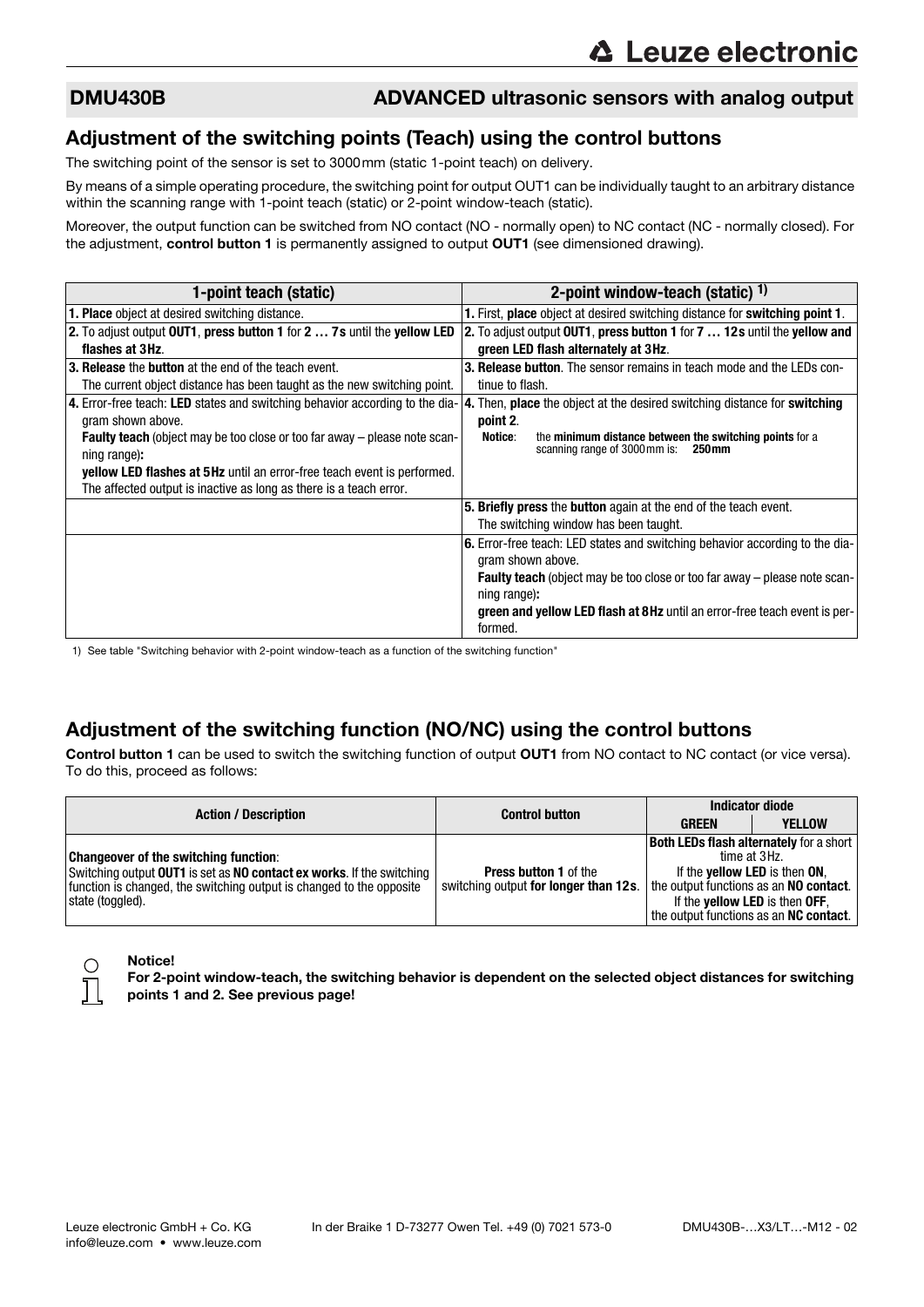DMU430B

### Device functions – analog output

### Analog output OUT2



### Characteristic curve behavior as a function of the object distances for start/end of measurement range

| <b>Characteristic curve</b><br>configured as | <b>First taught object</b><br>distance | Second taught object<br>distance | <b>Characteristic curve of analog output</b> |
|----------------------------------------------|----------------------------------------|----------------------------------|----------------------------------------------|
| Rising characteristic curve                  | Close                                  | Far                              |                                              |
| Falling characteristic curve                 | Far                                    | Close                            |                                              |



### Notice!

In measurement operation, the yellow and green LED only indicate the behavior of output OUT1. The behavior of output OUT2 is not indicated.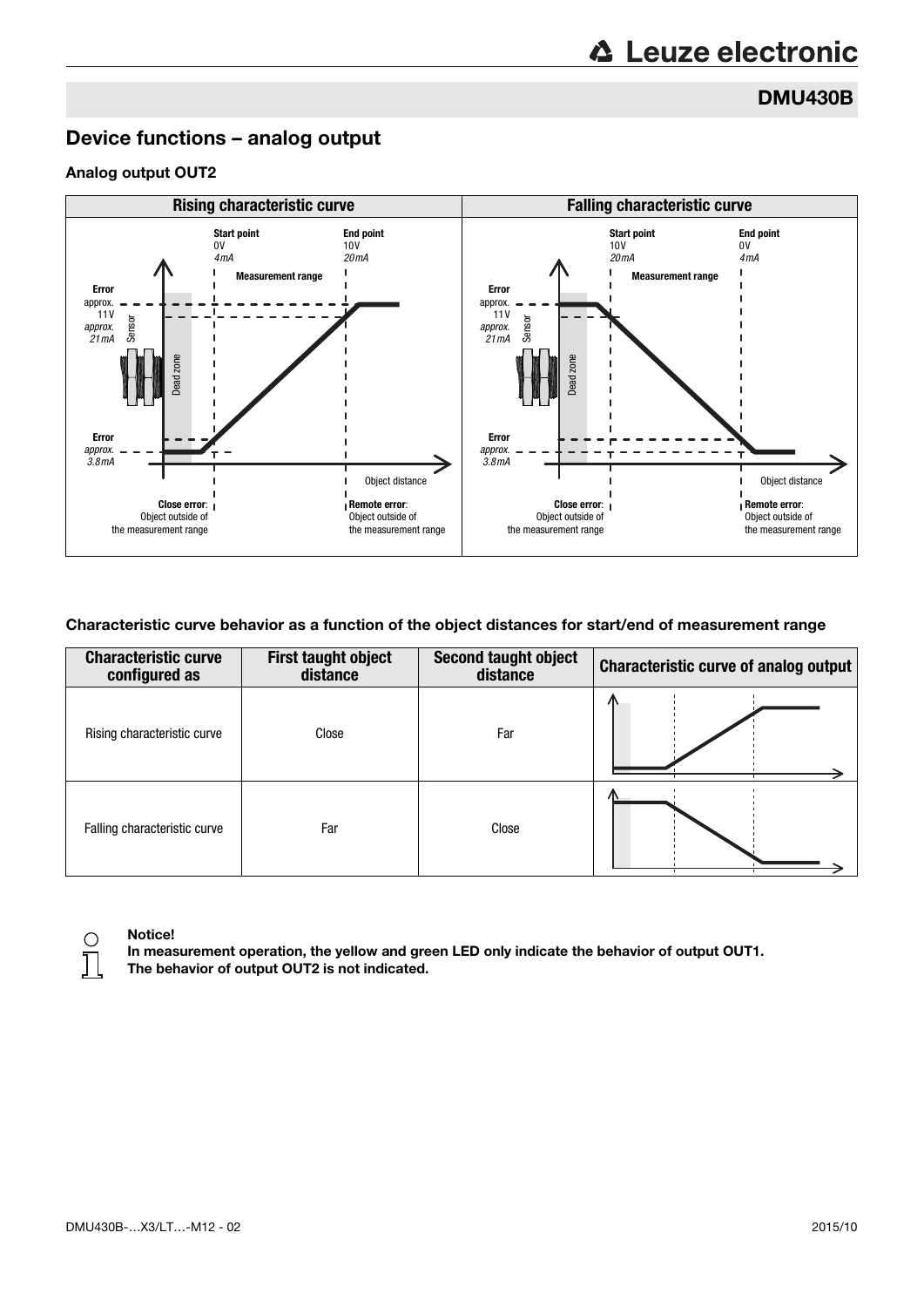### Adjustment of the analog output (Teach) using the control buttons

The choice of distances for start of measurement range and end of measurement range can be used to adjust the characteristic curve of the analog output.

If an object is located outside of the taught measurement range, an error signal is output. A different analog signal is output here by the sensor for the errors "distance too close: object outside of the measurement range" and "distance too far: object outside of the measurement range".

| Rising characteristic curve <sup>1)</sup>                                      | Falling characteristic curve 1)                                                   |  |
|--------------------------------------------------------------------------------|-----------------------------------------------------------------------------------|--|
| 1. Place object at desired distance for the start point of the measurement     | I. Place object at desired distance for the end point of the measurement          |  |
| range.                                                                         | range.                                                                            |  |
| 2. To adjust analog output OUT2, press button 2 for 7  12s until the           | 2. To adjust analog output OUT2, press button 2 for 7  12s until the              |  |
| yellow and green LED flash alternately at 3Hz.                                 | yellow and green LED flash alternately at 3Hz.                                    |  |
| 3. Release button. The sensor remains in teach mode and the LEDs con-          | <b>3. Release button</b> . The sensor remains in teach mode and the LEDs con-     |  |
| tinue to flash.                                                                | tinue to flash.                                                                   |  |
| 4. Then, place object at desired distance for the end point of the measure-    | 4. Then, place object at desired distance for the start point of the mea-         |  |
| ment range.                                                                    | surement range.                                                                   |  |
| Notice:<br>the minimum distance between the start and end point of             | the minimum distance between the start and end point<br>Notice:                   |  |
| the measurement range for a scanning range of 3000 mm is:<br>250 <sub>mm</sub> | of the measurement range for a scanning range of 3000 mm is:<br>250 <sub>mm</sub> |  |
| <b>5. Briefly press</b> the <b>button</b> again at the end of the teach event. | 5. Briefly press the button again at the end of the teach event.                  |  |
| The characteristic curve with rising curve has been taught.                    | The characteristic curve with falling curve has been taught.                      |  |
| 6. Error-free teach: LED states acc. to table under "Device functions and      | <b>6.</b> Error-free teach: LED states acc. to table under "Device functions and  |  |
| indicators".                                                                   | indicators".                                                                      |  |
| <b>Faulty teach: green and yellow LEDs flash at 8Hz until an error-free</b>    | <b>Faulty teach: green and yellow LEDs flash at 8Hz until an error-free</b>       |  |
| teach is performed.                                                            | teach is performed.                                                               |  |

1) See table "Characteristic curve behavior as a function of the object distances for start/end of measurement range"

### Adjusting the sensor via the teach input

multi funct connection pin 2 is configured ex works as a teach input. Via the teach input, you can

- lock the control buttons.
- perform a 1-point teach (static) of the switching output.
- perform a 2-point window-teach (static) of the switching output.
- perform a 2-point teach of the characteristic curve of the analog output.

### LOW signal level≤ 0.191  $\bullet$  U<sub>B</sub> or not connected



Signal level HIGH  $\geq$  0.809 • U<sub>B</sub>

### Locking of the control buttons

| <b>Action</b>                 | Pin <sub>2</sub><br>(multi funct)              | <b>Description</b>                                                                                                                                                |
|-------------------------------|------------------------------------------------|-------------------------------------------------------------------------------------------------------------------------------------------------------------------|
| Locking the control buttons   | <b>HIGH signal</b> (permanent)                 | As long as the HIGH signal is continuously applied, the<br>sensor cannot be adjusted with the control buttons.<br>The control buttons of the sensor are disabled. |
| Unlocking the control buttons | <b>LOW signal or not connected (permanent)</b> | As long as the LOW signal is continuously applied or pin 2<br>remains unconnected, the sensor can be adjusted with the<br>control buttons.                        |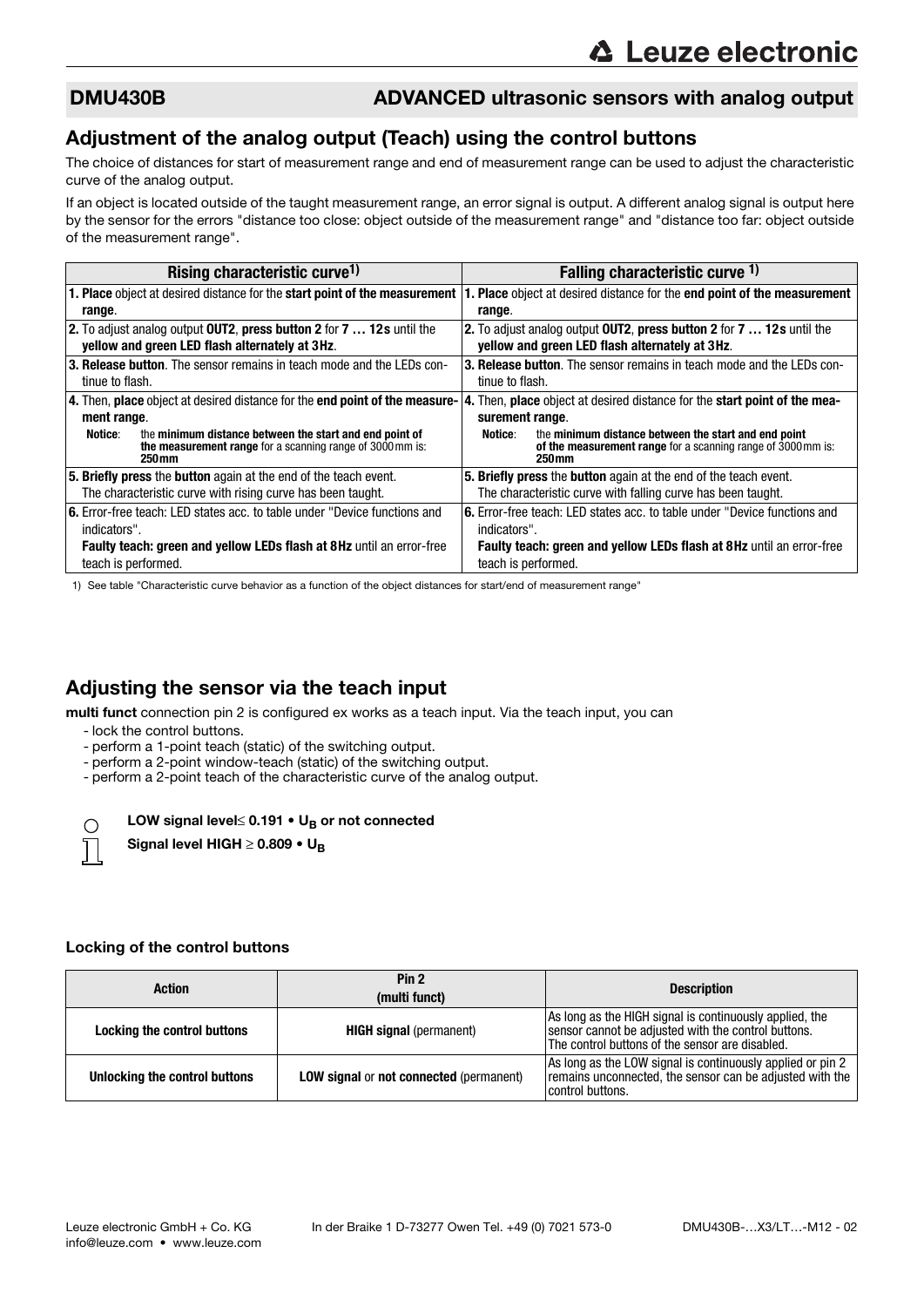# **∆ Leuze electronic**

# DMU430B



### Teach of switching output and analog output

### Notice!

The procedure is identical for the 2-point window-teach for switching output OUT1 and for the 2-point teach of the characteristic curve of analog output OUT2 via the teach input. The characteristic curve and switching window can only be adjusted independently via the control buttons or the IO-Link interface.

The changeover of the switching function (NC contact/NO contact) and the characteristic curve (rising/falling) is not possible via the teach input.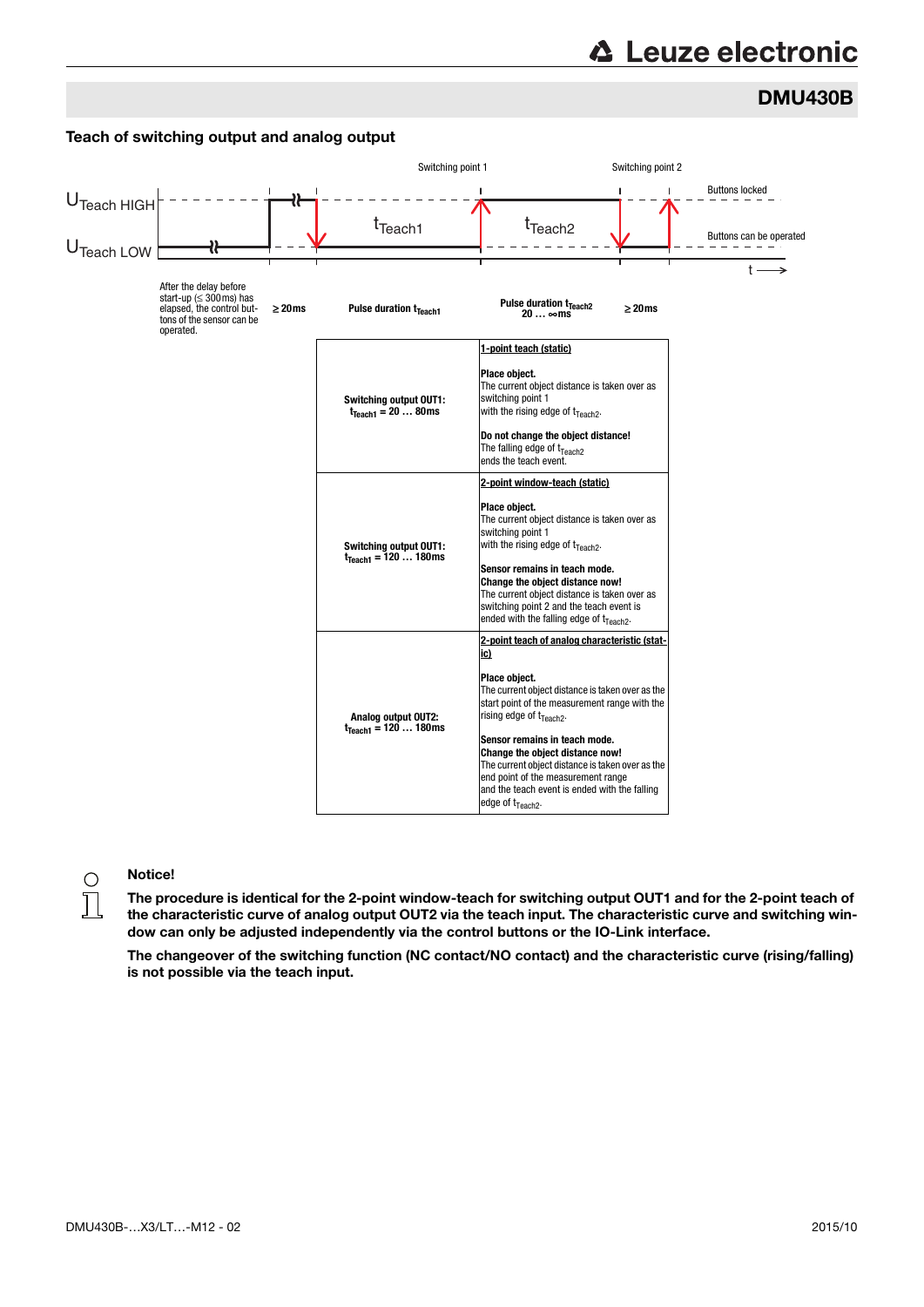### IO-Link interface

The ultrasonic sensor features an IO-Link interface acc. to specification V1.1. and satisfies the Smart Sensor Profile.

As a result, the sensor can easily, quickly and, thus, economically be configured and diagnostic information read out. With a small amount of effort, the sensor can also be integrated in a control.

### Overview of the configuration options via IO-Link

| <b>Function block</b>                    | <b>Function</b>                         | <b>Description</b>                                                                                                                                                                                                                                                 |
|------------------------------------------|-----------------------------------------|--------------------------------------------------------------------------------------------------------------------------------------------------------------------------------------------------------------------------------------------------------------------|
| <b>Operating mode</b>                    | <b>Standard operation</b>               | The sensor operates as a scanner with background suppression.                                                                                                                                                                                                      |
|                                          | Multiplex operation                     | A max. of 10 sensors $-1$ master and 9 slaves $-$ can be wired together in a<br>network. To do this, the sensors must be electrically connected with one line. The<br>master generates a timing signal and all networked sensors are activated with<br>time-delay. |
|                                          | Synchronous operation                   | A max. of 10 sensors – 1 master and 9 slaves – can be wired together in a<br>network. To do this, the sensors must be electrically connected with one line. The<br>master generates a timing signal and all networked sensors are activated<br>simultaneously.     |
|                                          | <b>Activation operation</b>             | The sensor can be activated through an external signal.                                                                                                                                                                                                            |
|                                          | Operation as throughbeam sensor         | The sensor can either be configured as a scanner or as a throughbeam sensor.<br>Operation as a throughbeam sensor requires 2 sensors, which are electrically<br>connected through one line.                                                                        |
| <b>Switching outputs</b>                 | Switching point 1/2                     | The switching points can be directly entered as distance value in mm.                                                                                                                                                                                              |
| OUT1/OUT2                                | Switching output (OUT1 and OUT2)        | Adjustment as PNP or NPN switching output                                                                                                                                                                                                                          |
|                                          | Switching function                      | Adjustment as NC / NO contact.                                                                                                                                                                                                                                     |
|                                          | Switching behavior in the case of error | The switching behavior of output OUT1 of the sensor, for objects which are<br>located outside of the scanning range, can be adjusted.                                                                                                                              |
|                                          | 2-point behavior                        | If a switching output is to operate with 2 switching points, a choice can be made<br>between 2-point window-teach (factory setting) or 2-point teach (e.g. for simple<br>pump controls with minimum and maximum fill levels).                                      |
|                                          | Teach switching output OUT1             | The switching output OUT1 can be taught via the IO-Link interface.                                                                                                                                                                                                 |
|                                          | <b>Teach lock</b>                       | Adjustment for locking of control buttons                                                                                                                                                                                                                          |
| <b>Analog output</b><br>OUT <sub>2</sub> | Analog start value                      | The distance for the start point of the measurement range can be entered directly<br>in mm.                                                                                                                                                                        |
|                                          | Analog end value                        | The distance for the end point of the measurement range can be entered directly<br>in mm.                                                                                                                                                                          |
|                                          | Direction of the characteristic curve   | Configuration option for rising or falling characteristic curve.                                                                                                                                                                                                   |
|                                          | Value range                             | For devices with voltage output:                                                                                                                                                                                                                                   |
|                                          |                                         | 0  10V (factory setting); 0  5V; 1  6V.<br>For devices with current output:                                                                                                                                                                                        |
|                                          |                                         | 4  20 mA (factory setting); 0  20 mA.                                                                                                                                                                                                                              |
| <b>Temperature</b>                       | Temperature compensation                | Adjustment option for internal (sensor works with the integrated temperature                                                                                                                                                                                       |
|                                          |                                         | sensor) or external (with a constant application temperature, this can be<br>manually entered. The sensor then compensates the measured values at a fixed<br>rate with this temperature).                                                                          |
|                                          | Unit                                    | Adjustment option to °C or °F.                                                                                                                                                                                                                                     |
|                                          | Temperature value                       | Entry temperature value in °C or °F (if external temperature compensation is<br>desired).                                                                                                                                                                          |

In addition to the configuration functions, a range of sensor information, such as sensor status, sensor diagnostics as well as the process data, can be called up.

Further information and the device-specific description of the IO-Link interface (IODD) can be found on the Internet at *[www.leuze.com](http://www.leuze.com)* in the Downloads area of the respective sensor.